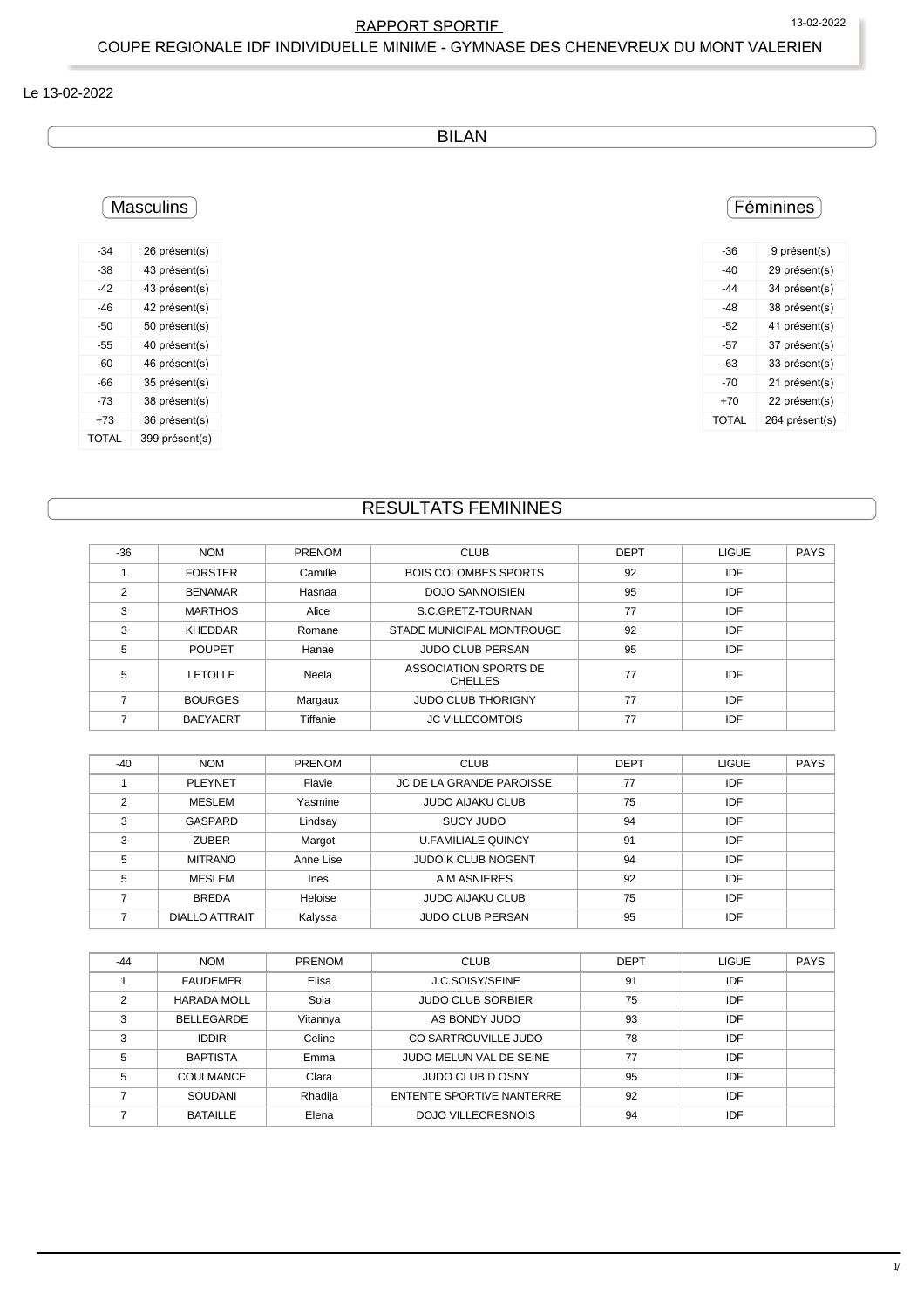## RAPPORT SPORTIF 13-02-2022 COUPE REGIONALE IDF INDIVIDUELLE MINIME - GYMNASE DES CHENEVREUX DU MONT VALERIEN

| $-48$         | <b>NOM</b>                | <b>PRENOM</b> | <b>CLUB</b>                       | <b>DEPT</b> | LIGUE      | <b>PAYS</b> |
|---------------|---------------------------|---------------|-----------------------------------|-------------|------------|-------------|
|               | <b>MILHAVET</b>           | Agathe        | JUDO CHESNAY ROCQUENCOURT         | 78          | <b>IDF</b> |             |
| $\mathcal{P}$ | ROUJOU                    | Adeline       | <b>JUDO FRANCE PARIS</b>          | 75          | <b>IDF</b> |             |
| 3             | <b>DJAPA NDJIKI</b>       | Lauren        | <b>J.C.DE SURESNES</b>            | 92          | IDF        |             |
| 3             | MEZAGEUR                  | Lilya         | CO SARTROUVILLE JUDO              | 78          | <b>IDF</b> |             |
| 5             | DE.<br><b>JOUVANCOURT</b> | Eloise        | ATH.CL.VILLENOY-ARTS MRTX         | 77          | IDF        |             |
| 5             | <b>JOSIEN VARNAT</b>      | Elea          | <b>JC CHILLY MAZARIN MORANGIS</b> | 91          | IDF        |             |
|               | EYMARD                    | Lilou         | <b>JUDO CLUB DE LAGNY</b>         | 77          | <b>IDF</b> |             |
|               | <b>TAFIT</b>              | Farah         | <b>J.C.DE SURESNES</b>            | 92          | IDF        |             |

| $-52$ | <b>NOM</b>       | <b>PRENOM</b>     | <b>CLUB</b>                       | <b>DEPT</b> | <b>LIGUE</b> | <b>PAYS</b> |
|-------|------------------|-------------------|-----------------------------------|-------------|--------------|-------------|
|       | HAMDAOUI         | Dina-Syrine       | <b>JC CHILLY MAZARIN MORANGIS</b> | 91          | IDF          |             |
| ◠     | <b>PISTOL</b>    | Alicia Frederique | <b>JC CHILLY MAZARIN MORANGIS</b> | 91          | IDF          |             |
| 3     | ABED             | Ismahane          | <b>CSM ILE ST DENIS</b>           | 93          | IDF          |             |
| 3     | <b>BENBRAHIM</b> | Amelia            | <b>BUDOKAN DEUIL</b>              | 95          | IDF          |             |
| 5     | ZAITER           | Nelle             | <b>SMUS VGA ST MAUR</b>           | 94          | IDF          |             |
| 5     | <b>MARTINS</b>   | Clara             | <b>JUDO CLUB DE LAGNY</b>         | 77          | IDF          |             |
|       | <b>ALIANE</b>    | Nadine            | KODOKAN CLUB COURBEVOIE           | 92          | IDF          |             |
|       | <b>BAVEDILA</b>  | Maelys            | ACSAM JUDO                        | 95          | IDF          |             |

| $-57$         | <b>NOM</b>       | <b>PRENOM</b>             | <b>CLUB</b>                | <b>DEPT</b> | <b>LIGUE</b> | <b>PAYS</b> |
|---------------|------------------|---------------------------|----------------------------|-------------|--------------|-------------|
|               | <b>KOULA</b>     | <b>Betty Christabelle</b> | A.M ASNIERES               | 92          | IDF          |             |
| $\mathcal{P}$ | LEMJOUGUER       | Safaa                     | CSM ILE ST DENIS           | 93          | IDF          |             |
| 3             | <b>DIALLO</b>    | Malika                    | <b>JUDO CLUB DE PANTIN</b> | 93          | <b>IDF</b>   |             |
| 3             | <b>BOUCHEDJA</b> | Sophia                    | ENTENTE SPORTIVE NANTERRE  | 92          | IDF          |             |
| 5             | <b>PAQUIN</b>    | Eleonore                  | CERCLE JUDO NEUILLY        | 92          | IDF          |             |
| 5             | NAULLEAU         | Esther                    | <b>JC FRANCONVILLE</b>     | 95          | <b>IDF</b>   |             |
|               | <b>BENSE</b>     | Noemie                    | A.S. VAUREAL               | 95          | IDF          |             |
|               | <b>DELOFFRE</b>  | Anna Rose                 | <b>CERCLE JUDO NEUILLY</b> | 92          | IDF          |             |

| $-63$         | <b>NOM</b>                       | <b>PRENOM</b> | <b>CLUB</b>                      | <b>DEPT</b> | <b>LIGUE</b> | <b>PAYS</b> |
|---------------|----------------------------------|---------------|----------------------------------|-------------|--------------|-------------|
|               | <b>JEAN</b>                      | Chloe         | <b>BUDOKAN DEUIL</b>             | 95          | IDF          |             |
| $\mathcal{P}$ | <b>MALINOWSKI</b>                | Martyna       | A.M ASNIERES                     | 92          | <b>IDF</b>   |             |
| 3             | <b>TRAORE</b>                    | Mariam        | <b>BLANC MESNIL SPORT JUDO</b>   | 93          | IDF          |             |
| 3             | <b>GENESTIER</b><br><b>GAREL</b> | Lucy          | <b>ENTENTE SPORTIVE NANTERRE</b> | 92          | <b>IDF</b>   |             |
| 5             | <b>MOLTOT</b>                    | Chloe         | <b>JC COMBS LA VILLE</b>         | 77          | <b>IDF</b>   |             |
| 5             | DI PINTO                         | Emma          | <b>JUDO CHESNAY ROCOUENCOURT</b> | 78          | IDF          |             |
|               | CAIRO                            | Janika        | JUDO CLUB L ANGE GARDIEN         | 77          | <b>IDF</b>   |             |
|               | <b>BENBELKACEM</b>               | Manel         | <b>JUDO CLUB ESCALES</b>         | 95          | IDF          |             |

| $-70$          | <b>NOM</b>                   | PRENOM  | <b>CLUB</b>                      | <b>DEPT</b> | <b>LIGUE</b> | <b>PAYS</b> |
|----------------|------------------------------|---------|----------------------------------|-------------|--------------|-------------|
|                | FEUILLET--<br><b>NGUIMGO</b> | Emma    | <b>J.C.VILLIERS LE BEL</b>       | 95          | IDF          |             |
| $\mathfrak{p}$ | <b>SACKO</b>                 | Astan   | <b>BUDOKAN DEUIL</b>             | 95          | IDF          |             |
| 3              | <b>PRIETO</b>                | Lana    | <b>US DUGNY</b>                  | 93          | IDF          |             |
| 3              | <b>EL MANSOURI</b>           | Jihane  | FLAM 91                          | 91          | IDF          |             |
| 5              | <b>ALLACHE</b>               | Sarah   | ST DENIS UNION SPORTS            | 93          | IDF          |             |
| 5              | <b>TOCHON</b>                | Nelia   | <b>CSM CLAMART</b>               | 92          | <b>IDF</b>   |             |
|                | <b>MIAN</b>                  | Melissa | <b>J C FRANC MOISIN ST DENIS</b> | 93          | IDF          |             |
|                | <b>AQUEVILLO</b>             | Manon   | <b>VILLIERS SPORTS J</b>         | 94          | IDF          |             |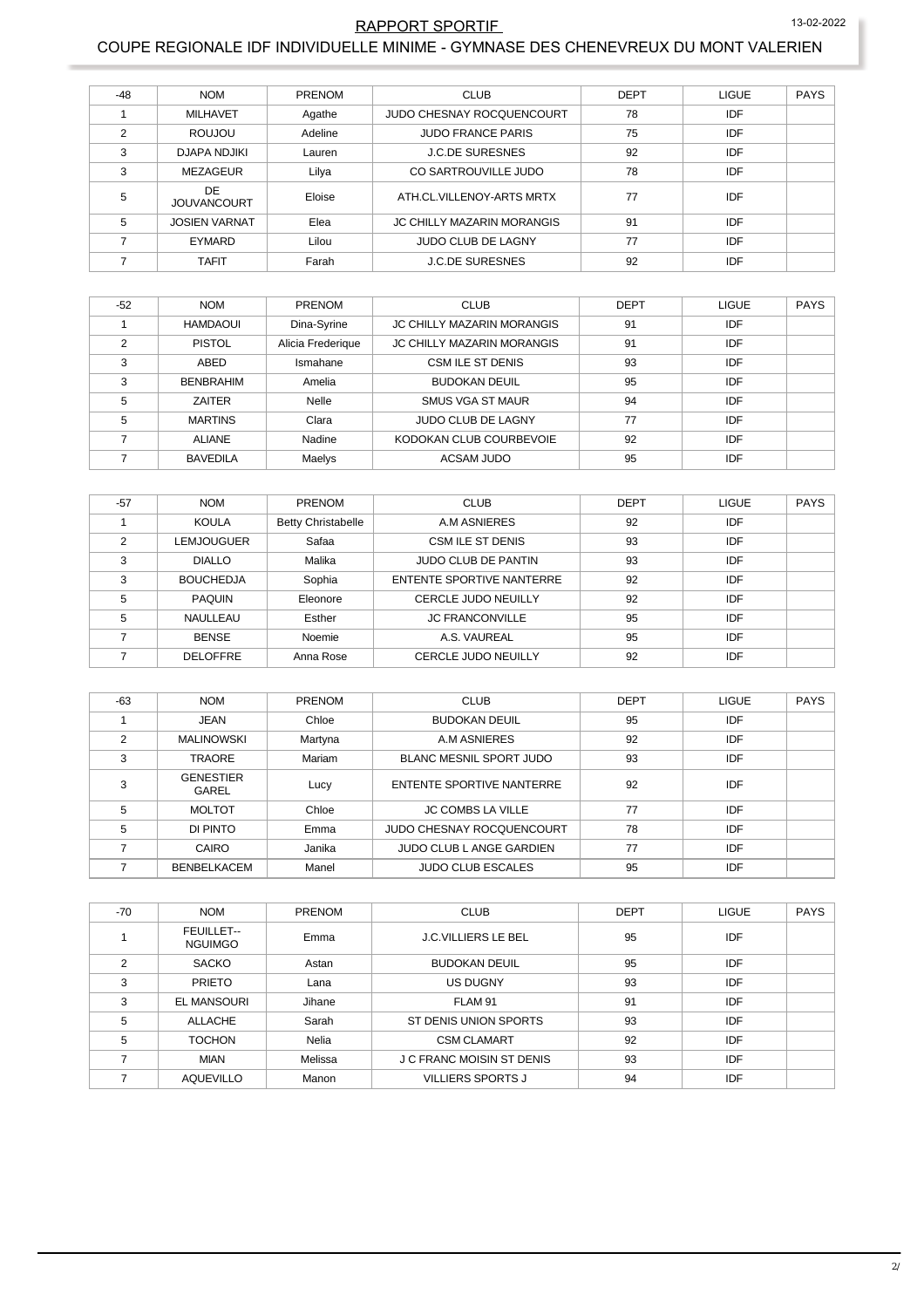#### 13-02-2022 RAPPORT SPORTIF COUPE REGIONALE IDF INDIVIDUELLE MINIME - GYMNASE DES CHENEVREUX DU MONT VALERIEN

| $+70$          | <b>NOM</b>                           | PRENOM               | <b>CLUB</b>                       | <b>DEPT</b> | <b>LIGUE</b> | <b>PAYS</b> |
|----------------|--------------------------------------|----------------------|-----------------------------------|-------------|--------------|-------------|
|                | <b>MALONGA</b>                       | Berenice             | JUDO MELUN VAL DE SEINE           | 77          | <b>IDF</b>   |             |
| $\overline{2}$ | <b>ALGER</b>                         | Dayana               | ENTENTE GABINIENNE DE JUDO        | 93          | <b>IDF</b>   |             |
| 3              | <b>FUDEZ</b>                         | Leona                | VILLEMOMBLE SPORTS JUDO           | 93          | <b>IDF</b>   |             |
| 3              | <b>DEMBE</b>                         | Abigael              | ETOILE SP DE BLANC MESNIL<br>JUDO | 93          | <b>IDF</b>   |             |
| 5              | <b>SASSA TATUKILA</b>                | <b>Therese Grace</b> | STE GENEVIEVE SPORTS              | 91          | <b>IDF</b>   |             |
| 5              | <b>MOULIS</b>                        | Raphaelle            | <b>JC CHILLY MAZARIN MORANGIS</b> | 91          | <b>IDF</b>   |             |
|                | TRABELSI                             | Nabila               | <b>RED STAR C.MONTREUIL</b>       | 93          | <b>IDF</b>   |             |
|                | <b>TCHIKAYA</b><br><b>BASAMBOMBO</b> | Bertina              | <b>J.C.VILLIERS LE BEL</b>        | 95          | IDF          |             |

# **RESULTATS MASCULINS**

| $-34$         | <b>NOM</b>                        | <b>PRENOM</b> | <b>CLUB</b>                            | <b>DEPT</b> | <b>LIGUE</b> | <b>PAYS</b> |
|---------------|-----------------------------------|---------------|----------------------------------------|-------------|--------------|-------------|
|               | <b>AIT FODIL</b>                  | Samy          | A.M ASNIERES                           | 92          | IDF          |             |
| $\mathcal{P}$ | <b>SELIEM</b>                     | Kamil         | <b>JUDO CLUB SORBIER</b>               | 75          | IDF          |             |
| 3             | <b>VEYRIE</b>                     | Hadrien       | SOYER SPORT ECOLE JUDO<br><b>MINES</b> | 75          | IDF          |             |
| 3             | <b>REMMACHE</b>                   | Moussa        | <b>JUDO CLUB D OSNY</b>                | 95          | IDF          |             |
| 5             | <b>JEANNESSON</b>                 | Corentin      | <b>DOJO VERNEUILLAIS</b>               | 77          | IDF          |             |
| 5             | <b>FELIX</b>                      | Armand        | U S MARLY LE ROI                       | 78          | IDF          |             |
|               | <b>JOULIA</b>                     | Baptiste      | <b>JUDOKAN 9</b>                       | 75          | IDF          |             |
|               | <b>GOBAA</b><br><b>DHAKOLIANI</b> | Younes        | AAP LE GANT D OR                       | 78          | IDF          |             |

| $-38$ | <b>NOM</b>                        | <b>PRENOM</b> | <b>CLUB</b>                              | <b>DEPT</b> | <b>LIGUE</b> | <b>PAYS</b> |
|-------|-----------------------------------|---------------|------------------------------------------|-------------|--------------|-------------|
|       | <b>CONTE</b>                      | Edgar         | A.M ASNIERES                             | 92          | IDF          |             |
| 2     | <b>BLANCHE</b><br><b>LUCIATHE</b> | Eden          | <b>JUDO CLUB D OSNY</b>                  | 95          | IDF          |             |
| 3     | LEVASSEUR                         | Raphael       | ENTENTE SPORTIVE NANTERRE                | 92          | IDF          |             |
| 3     | LE GAILLARD                       | Alexis        | LA FRETTE SUR SEINE JUDO                 | 95          | IDF          |             |
| 5     | <b>BEKKOUCHE</b>                  | Yacine        | <b>ENTENTE SPORTIVE NANTERRE</b>         | 92          | IDF          |             |
| 5     | <b>SHAN</b>                       | Thimothee     | AS MEUDONNAISE                           | 92          | IDF          |             |
|       | <b>GUARINO</b>                    | Sandro        | JUDO CLUB DE GOURNAY SUR<br><b>MARNE</b> | 93          | IDF          |             |
|       | <b>COULMANCE</b>                  | Raphael       | <b>JUDO CLUB D OSNY</b>                  | 95          | IDF          |             |

| $-42$ | <b>NOM</b>       | <b>PRENOM</b> | <b>CLUB</b>                  | <b>DEPT</b> | <b>LIGUE</b> | <b>PAYS</b> |
|-------|------------------|---------------|------------------------------|-------------|--------------|-------------|
|       | <b>BIEN-AIME</b> | Jonah         | ACBB BOULOGNE                | 92          | IDF          |             |
| ◠     | <b>POILLON</b>   | Steven        | <b>JC COMBS LA VILLE</b>     | 77          | IDF          |             |
| 3     | <b>NICOLAS</b>   | Thibault      | <b>JUDO FRANCE PARIS</b>     | 75          | IDF          |             |
| 3     | <b>MORIN</b>     | Mathieu       | JUDO CHESNAY ROCQUENCOURT    | 78          | IDF          |             |
| 5     | <b>GLAZEWSKI</b> | Axel          | SUCY JUDO                    | 94          | IDF          |             |
| 5     | <b>HOFFMANN</b>  | Andrea        | <b>JUDO PARIS 17</b>         | 75          | IDF          |             |
|       | SARAZIN HUYNH    | Valery        | <b>JUDO CLUB BAUDRICOURT</b> | 75          | IDF          |             |
|       | <b>ZERROUK</b>   | Nazim         | <b>JC MOISSY CRAMAYEL</b>    | 77          | IDF          |             |

| $-46$          | <b>NOM</b>                    | PRENOM  | <b>CLUB</b>                            | <b>DEPT</b> | LIGUE      | <b>PAYS</b> |
|----------------|-------------------------------|---------|----------------------------------------|-------------|------------|-------------|
|                | <b>OVCHARENKO</b>             | Nikita  | ACBB BOULOGNE                          | 92          | <b>IDF</b> |             |
| $\overline{2}$ | <b>CICOFRAN</b>               | Shine   | <b>JC CHILLY MAZARIN MORANGIS</b>      | 91          | IDF        |             |
| 3              | KOUKPAKI                      | Elouan  | <b>JC COMBS LA VILLE</b>               | 77          | IDF        |             |
| 3              | <b>BOUDHAN</b>                | Aymane  | <b>ENTENTE SPORTIVE NANTERRE</b>       | 92          | IDF        |             |
| 5              | LE<br>VAGUERESSE              | Lucas   | DOJO C JOINVILLAIS                     | 94          | <b>IDF</b> |             |
| 5              | <b>PACHOT</b>                 | Vadim   | SOYER SPORT ECOLE JUDO<br><b>MINES</b> | 75          | IDF        |             |
|                | <b>TAYEB CHERIF</b>           | Amir    | <b>ENTENTE SPORTIVE NANTERRE</b>       | 92          | IDF        |             |
|                | CABARRUS--<br><b>GAUTHIER</b> | Mattheo | KODOKAN CLUB COURBEVOIE                | 92          | IDF        |             |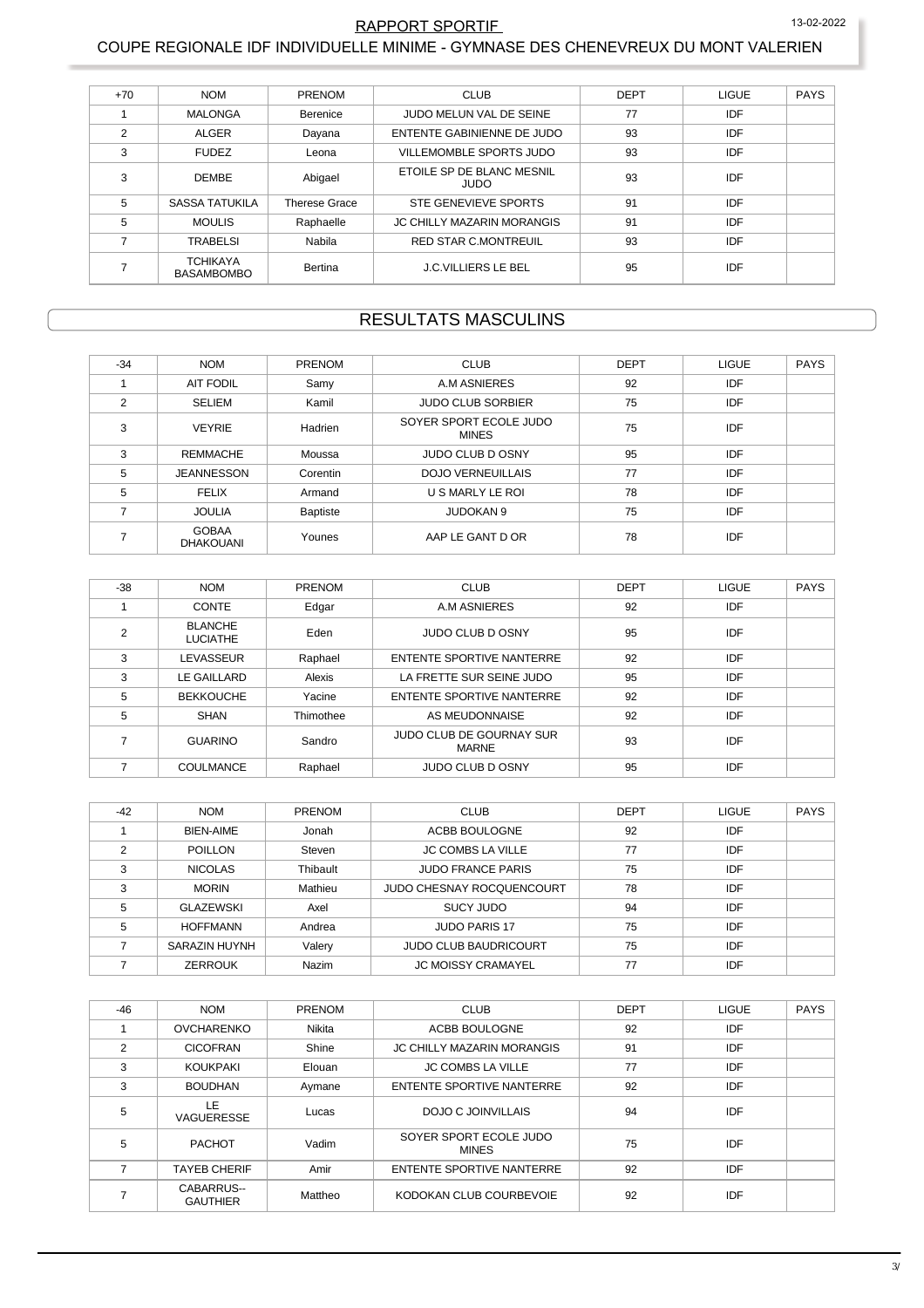#### RAPPORT SPORTIF

13-02-2022

#### COUPE REGIONALE IDF INDIVIDUELLE MINIME - GYMNASE DES CHENEVREUX DU MONT VALERIEN

| $-50$          | <b>NOM</b>                           | <b>PRENOM</b> | <b>CLUB</b>                             | <b>DEPT</b> | <b>LIGUE</b> | <b>PAYS</b> |
|----------------|--------------------------------------|---------------|-----------------------------------------|-------------|--------------|-------------|
|                | <b>FOUKA</b>                         | Saif Edine    | <b>BLANC MESNIL SPORT JUDO</b>          | 93          | IDF          |             |
| $\overline{2}$ | <b>AOUIMER</b>                       | Nael          | <b>JCRV - GRAND PARIS GRAND EST</b>     | 93          | IDF          |             |
| 3              | <b>GBINGBEHI</b>                     | Nathan        | ASSOCIATION SPORTS DE<br><b>CHELLES</b> | 77          | IDF          |             |
| 3              | <b>BRIET</b>                         | <b>Noe</b>    | ENTENTE SPORTIVE NANTERRE               | 92          | IDF          |             |
| 5              | <b>BEN ZAIED</b>                     | Oussine       | ACBB BOULOGNE                           | 92          | IDF          |             |
| 5              | <b>TCHEMTCHOUA</b><br><b>KENMEUE</b> | Andy          | CO SARTROUVILLE JUDO                    | 78          | IDF          |             |
|                | LEBRUN                               | Antoine       | A.M ASNIERES                            | 92          | IDF          |             |
|                | <b>AHOUA</b>                         | Yanis         | <b>JC CHILLY MAZARIN MORANGIS</b>       | 91          | IDF          |             |

| $-55$          | <b>NOM</b>                 | <b>PRENOM</b> | <b>CLUB</b>                 | <b>DEPT</b> | <b>LIGUE</b> | <b>PAYS</b> |
|----------------|----------------------------|---------------|-----------------------------|-------------|--------------|-------------|
|                | <b>HUBERT</b>              | Oscar         | <b>J.C. ATHIS MONS</b>      | 91          | IDF          |             |
| $\mathfrak{p}$ | COUILLARD                  | <b>Idris</b>  | A.M ASNIERES                | 92          | IDF          |             |
| 3              | <b>BORDE</b>               | Antoine       | KODOKAN CLUB COURBEVOIE     | 92          | IDF          |             |
| 3              | <b>SADAT</b>               | Amayas        | <b>JUDO CLUB ESCALES</b>    | 95          | IDF          |             |
| 5              | <b>TOUZIN</b>              | Remi          | <b>JUDO CLUB AULNAYSIEN</b> | 93          | IDF          |             |
| 5              | CARLOS-BROC                | Elliott       | MORSANG JUDO JUJITSU        | 91          | IDF          |             |
|                | VITTET-<br><b>BENETEAU</b> | Matthieu      | ACBB BOULOGNE               | 92          | IDF          |             |
|                | <b>DELCOURT</b>            | Jean          | JUDO CLUB D OSNY            | 95          | IDF          |             |

| $-60$ | <b>NOM</b>      | <b>PRENOM</b> | <b>CLUB</b>                       | <b>DEPT</b> | <b>LIGUE</b> | <b>PAYS</b> |
|-------|-----------------|---------------|-----------------------------------|-------------|--------------|-------------|
|       | BARTHELEMI      | Swan          | <b>JC CHILLY MAZARIN MORANGIS</b> | 91          | IDF          |             |
|       | <b>HAMDAOUI</b> | Ahmed-Adam    | <b>JC CHILLY MAZARIN MORANGIS</b> | 91          | IDF          |             |
|       | <b>BONGAMBE</b> | Evan          | <b>BUDOKAN DEUIL</b>              | 95          | <b>IDF</b>   |             |
| 3     | <b>VIRAMALE</b> | Matheo        | FLAM 91                           | 91          | <b>IDF</b>   |             |
| 5     | <b>CHIKH</b>    | Riad          | CO SARTROUVILLE JUDO              | 78          | IDF          |             |
| 5     | <b>THERESIN</b> | Denys         | <b>JUDO CLUB ESCALES</b>          | 95          | <b>IDF</b>   |             |
|       | TABET           | Ishak         | ERITO 91                          | 91          | IDF          |             |
|       | <b>DIALLO</b>   | Thierno Sadou | STE GENEVIEVE SPORTS              | 91          | IDF          |             |

| $-66$ | <b>NOM</b>                        | <b>PRENOM</b> | <b>CLUB</b>                         | <b>DEPT</b> | <b>LIGUE</b> | <b>PAYS</b> |
|-------|-----------------------------------|---------------|-------------------------------------|-------------|--------------|-------------|
|       | <b>FILIP</b>                      | Andrei        | <b>JCRV - GRAND PARIS GRAND EST</b> | 93          | IDF          |             |
| っ     | <b>TCHENDJE</b><br><b>KENMEUE</b> | Arthur        | CO SARTROUVILLE JUDO                | 78          | IDF          |             |
| 3     | <b>LAFORGE</b>                    | Yann          | <b>JUDO PARIS 17</b>                | 75          | IDF          |             |
| 3     | <b>KABRAN</b>                     | Kelian        | A.M ASNIERES                        | 92          | IDF          |             |
| 5     | <b>BENDAAS</b>                    | Kenz          | AS J JAURES CLICHY                  | 92          | IDF          |             |
| 5     | <b>DENIS</b>                      | Gabriel       | FLAM 91                             | 91          | IDF          |             |
|       | <b>DINTZNER</b>                   | Clement       | ALL GOELE PLAINE DE FRANCE 77       | 77          | IDF          |             |
|       | <b>MOUTIER</b>                    | John Simeon   | STE GENEVIEVE SPORTS                | 91          | IDF          |             |

| -73 | <b>NOM</b>         | <b>PRENOM</b> | <b>CLUB</b>                       | <b>DEPT</b> | <b>LIGUE</b> | <b>PAYS</b> |
|-----|--------------------|---------------|-----------------------------------|-------------|--------------|-------------|
|     | <b>ETA</b>         | Gregory       | <b>JC CHILLY MAZARIN MORANGIS</b> | 91          | IDF          |             |
| 2   | <b>PASCAL</b>      | Alexandre     | ACADEMIE MENNECOISE D A.M.        | 91          | IDF          |             |
| 3   | <b>HAJJ</b>        | Thibaud       | RACING CLUB ST GERMAIN            | 78          | IDF          |             |
| 3   | MOREL              | Maxime        | A M. COUDRAY MONTCEAUX            | 91          | IDF          |             |
| 5   | <b>CHARBEL</b>     | William       | A G A M 92                        | 92          | IDF          |             |
| 5   | <b>ROUDIER</b>     | Harone        | A.S.S.O.A. JUDO                   | 95          | IDF          |             |
|     | MANSOURI           | Ismael        | DOJO JIGORO KANO                  | 93          | IDF          |             |
|     | <b>HOCH NAMOUS</b> | Wyatt         | DOJO JIGORO KANO                  | 93          | IDF          |             |